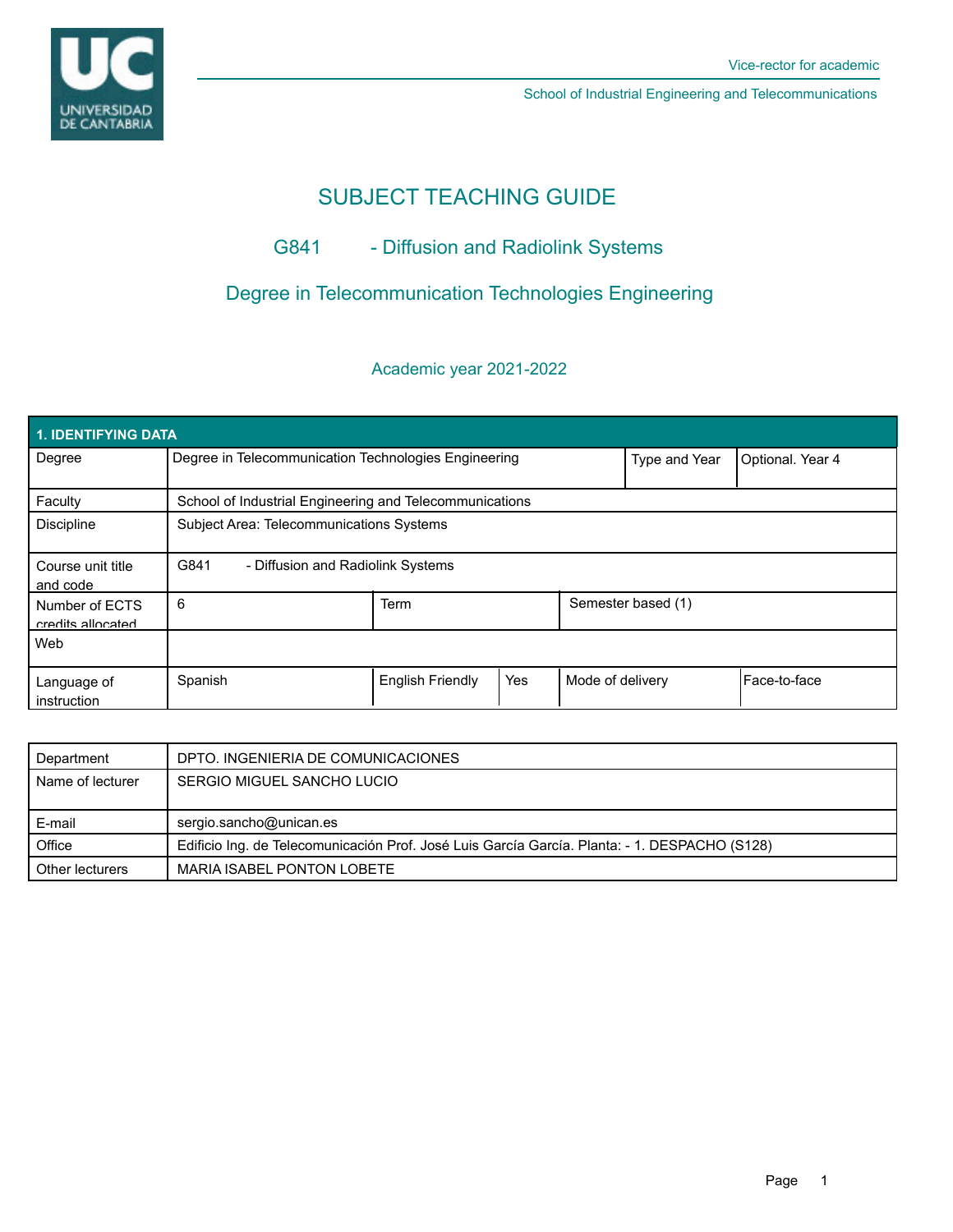

#### School of Industrial Engineering and Telecommunications

### **3.1 LEARNING OUTCOMES**

- The student applies professional strategies to solve technical problems

- The student can work in a team, sharing knowledge, procedures, results and ideas related to the telecommunications and electronic areas

- The student is able to solve real life problems attached to the radio-communications industry

- The student understands the foundations of radio-communication systems and their application to horizontal analogic and digital radio-links.

- The student can calculate a radio-link both analogic and digital following the ITU recommendations, specifying the parameters of the used system and components (antennas, amplifiers, filters, modulators, demodulators, encoders and decoders, etc) in FM analogic systems and digitals PSK, QAM

- The student applies the techniques which the networks, services and telecommunication applications are based on. These techniques are applied in fixed, mobile, personal, local or long distance environments, with different bandwidths, including telephony, broadcasting, television and data, from the point of view of the transmission systems.

### **4. OBJECTIVES**

To know the foundations of radio communication systems and their application to horizontal radio links both analogic and digital, using the electromagnetic spectrum, frequency plans and channel models.

To learn to calculate a radio link, both analogic and digital following the ITU recommendations, specifying the parameters of the used system and components (antennas, amplifiers, filters, modulators, demodulators, encoders and decoders, etc) in FM analogic systems and digitals PSK, QAM

To know the foundations of the television transmitters and the transport system in digital TV.

| 6. COURSE ORGANIZATION |                                               |  |  |  |
|------------------------|-----------------------------------------------|--|--|--|
| <b>CONTENTS</b>        |                                               |  |  |  |
|                        | Review of radio wave propagation concepts     |  |  |  |
| 2                      | Profile sketching and fading.                 |  |  |  |
| 3                      | Radio-link block diagram                      |  |  |  |
| 14                     | Analysis of sugnals and noise in a radio-link |  |  |  |
| 5                      | Digital radio-links.                          |  |  |  |
| 6                      | Interferences in radio-links                  |  |  |  |
| 17                     | <b>Television</b>                             |  |  |  |